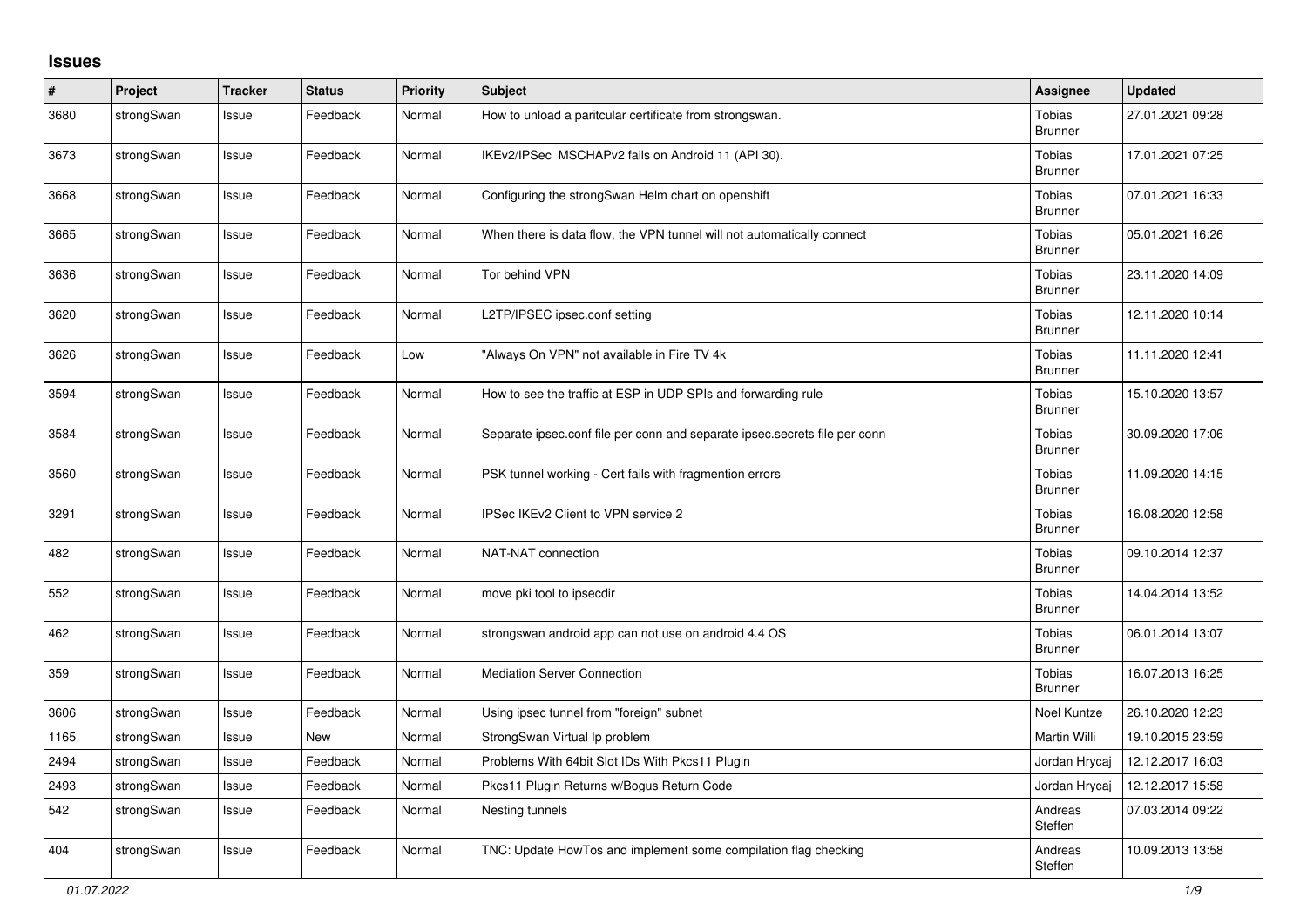| $\sharp$ | Project    | <b>Tracker</b> | <b>Status</b> | <b>Priority</b> | <b>Subject</b>                                                                                                                      | Assignee | <b>Updated</b>   |
|----------|------------|----------------|---------------|-----------------|-------------------------------------------------------------------------------------------------------------------------------------|----------|------------------|
| 974      | strongSwan | Issue          | New           | Normal          | Charon crash on Mac OS with IPv6 Virtual IP                                                                                         |          | 26.08.2021 21:07 |
| 3670     | strongSwan | Issue          | Feedback      | Normal          | Can routing rules be changed without terminating and re-initiating the tunnel                                                       |          | 12.08.2021 14:29 |
| 3496     | strongSwan | Issue          | Feedback      | Normal          | Route-based VPN - transport mode                                                                                                    |          | 11.02.2021 09:55 |
| 3692     | strongSwan | Issue          | Feedback      | Normal          | Failing IPsec Phase 2 connection between Centos 7 VPS and Cisco ASA5540                                                             |          | 04.02.2021 16:29 |
| 3686     | strongSwan | Issue          | Feedback      | Normal          | Site to clients IPsec and private IP                                                                                                |          | 04.02.2021 11:11 |
| 3685     | strongSwan | Issue          | Feedback      | Normal          | giving up after 5 retransmits                                                                                                       |          | 03.02.2021 16:59 |
| 3682     | strongSwan | Issue          | Feedback      | Normal          | Is there a way to mark special case traffic bypass the traffic selectors?                                                           |          | 03.02.2021 16:44 |
| 3687     | strongSwan | Issue          | Feedback      | Normal          | Strongswan ipsec do not forward package to host                                                                                     |          | 02.02.2021 14:40 |
| 3683     | strongSwan | Issue          | Feedback      | Normal          | IKEV2 connection fail to rekey process                                                                                              |          | 28.01.2021 13:25 |
| 3498     | strongSwan | Issue          | Feedback      | Normal          | FreeBSD + dhcp+farp plugin                                                                                                          |          | 22.01.2021 10:44 |
| 3678     | strongSwan | Issue          | Feedback      | Normal          | IKE authentication credentials are unacceptable - Ubuntu Server - Windows 10 client                                                 |          | 19.01.2021 18:29 |
| 2357     | strongSwan | Issue          | Feedback      | Normal          | How to initiate IPsec SA Transport Mode without IKE?                                                                                |          | 18.01.2021 18:36 |
| 3672     | strongSwan | Issue          | Feedback      | Normal          | ESP connection over IPv6                                                                                                            |          | 14.01.2021 17:04 |
| 3671     | strongSwan | Issue          | Feedback      | Normal          | Windows client failed with 13843 against Strongswan via SQL backend                                                                 |          | 13.01.2021 14:43 |
| 3669     | strongSwan | Issue          | Feedback      | Normal          | Failed connection to IKE SA (Checkpoint Server)                                                                                     |          | 08.01.2021 17:58 |
| 3663     | strongSwan | Issue          | Feedback      | Normal          | Multiple ways to end up with duplicate / redundant child SA entries                                                                 |          | 06.01.2021 16:15 |
| 3662     | strongSwan | Issue          | Feedback      | Normal          | unamed session                                                                                                                      |          | 04.01.2021 11:32 |
| 3652     | strongSwan | Issue          | Feedback      | Normal          | In strongswan ipsec.conf, how to set the "ike" parameters so that it can support all hash Algorithm<br>and DH group server support? |          | 08.12.2020 12:35 |
| 3654     | strongSwan | Issue          | Feedback      | Normal          | The L2tp/ipsec tunnel interface will not be delete when the connect abnormal interrupt.                                             |          | 08.12.2020 12:24 |
| 3650     | strongSwan | Issue          | Feedback      | Normal          | HA behaves very strange                                                                                                             |          | 04.12.2020 08:53 |
| 3647     | strongSwan | Issue          | Feedback      | Normal          | Is it possible to receive INTERNAL_IP4_SUBNET attributes in updown scripts                                                          |          | 02.12.2020 17:06 |
| 3643     | strongSwan | Issue          | Feedback      | Normal          | Strongswan and FRR NHRP                                                                                                             |          | 01.12.2020 10:55 |
| 3642     | strongSwan | Issue          | Feedback      | Normal          | How to distinguish encapsulated packets from different interfaces                                                                   |          | 30.11.2020 09:38 |
| 3640     | strongSwan | Issue          | Feedback      | Normal          | Problem surfing via VPN form Android APK on a sepcific Mobile Operator                                                              |          | 26.11.2020 11:43 |
| 3630     | strongSwan | Issue          | Feedback      | Normal          | The certificate is loaded but not used.                                                                                             |          | 18.11.2020 10:29 |
| 3628     | strongSwan | Issue          | Feedback      | Normal          | Constant `retransmit` while establishing CHILD_SA                                                                                   |          | 16.11.2020 10:14 |
| 3629     | strongSwan | Issue          | Feedback      | Normal          | IPSec enc only on specific dport/proto                                                                                              |          | 16.11.2020 10:04 |
| 3625     | strongSwan | Issue          | Feedback      | Normal          | Always on VPN when the client is on the same LAN as the VPN server                                                                  |          | 10.11.2020 18:45 |
| 3618     | strongSwan | Issue          | Feedback      | Normal          | Use side-band to configure strongswan's                                                                                             |          | 09.11.2020 10:38 |
| 3616     | strongSwan | Issue          | Feedback      | Normal          | With Strongswan 5.7.2, unique=never not allowing multiple clients to establish tunnels with same<br>identity                        |          | 05.11.2020 12:32 |
| 3617     | strongSwan | Issue          | Feedback      | Normal          | full-offload swanctl.conf                                                                                                           |          | 03.11.2020 17:24 |
| 3614     | strongSwan | Issue          | Feedback      | Normal          | Certificate renewal for about to expire certificates                                                                                |          | 30.10.2020 13:30 |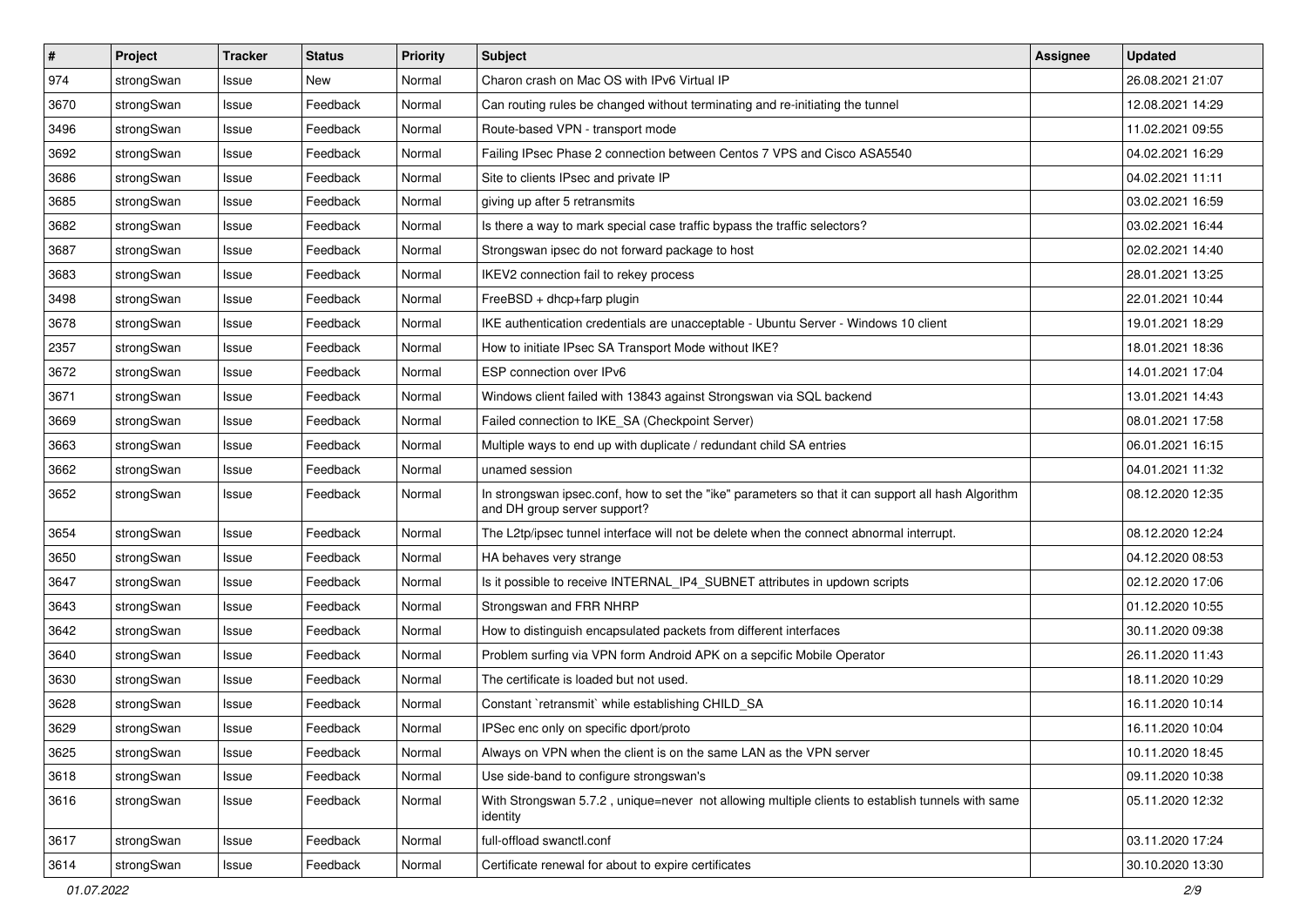| $\pmb{\#}$ | Project    | <b>Tracker</b> | <b>Status</b> | <b>Priority</b> | <b>Subject</b>                                                                              | Assignee | <b>Updated</b>   |
|------------|------------|----------------|---------------|-----------------|---------------------------------------------------------------------------------------------|----------|------------------|
| 3613       | strongSwan | Issue          | Feedback      | Low             | Load-test jobs scheduled after tunnels are terminated                                       |          | 28.10.2020 12:06 |
| 3607       | strongSwan | Issue          | Feedback      | Normal          | statusall option reports transport established two or three times per IP at start-up        |          | 27.10.2020 16:48 |
| 3611       | strongSwan | Issue          | Feedback      | Normal          | Unable to Send Traffic Using NAT on EC2 Instance                                            |          | 27.10.2020 16:35 |
| 3610       | strongSwan | Issue          | Feedback      | Normal          | farp plugin conflicts with DHCP service                                                     |          | 26.10.2020 18:06 |
| 3609       | strongSwan | Issue          | Feedback      | Normal          | Potential DNS server IP address conflicts                                                   |          | 26.10.2020 11:12 |
| 3597       | strongSwan | Issue          | Feedback      | Normal          | IPSec Client on CentOS 8 - Can't connect using ShrewSoft VPN config file                    |          | 21.10.2020 16:38 |
| 3604       | strongSwan | Issue          | Feedback      | Normal          | Email Notification on down status                                                           |          | 21.10.2020 10:54 |
| 3596       | strongSwan | Issue          | Feedback      | Normal          | no issuer certificate found for                                                             |          | 21.10.2020 03:27 |
| 3603       | strongSwan | Issue          | Feedback      | Normal          | dns issue in config mode                                                                    |          | 20.10.2020 11:50 |
| 3592       | strongSwan | Issue          | Feedback      | Normal          | Tunnel reported as established but log show "found encrypted payload, but no transform set" |          | 20.10.2020 10:37 |
| 3598       | strongSwan | Issue          | Feedback      | Normal          | swanctl on Windows: Support aborting execution                                              |          | 19.10.2020 15:01 |
| 3593       | strongSwan | Issue          | Feedback      | Normal          | Need variable tracking make_before_break state into updown scripts                          |          | 13.10.2020 09:59 |
| 3588       | strongSwan | Issue          | Feedback      | Normal          | VPN setup over 4G                                                                           |          | 08.10.2020 14:13 |
| 3573       | strongSwan | lssue          | Feedback      | Normal          | ike2 and transit traffic                                                                    |          | 05.10.2020 10:55 |
| 3580       | strongSwan | Issue          | Feedback      | Normal          | encapsulation and packets not routing into tunnel problems                                  |          | 02.10.2020 10:03 |
| 3577       | strongSwan | Issue          | Feedback      | Normal          | StrongSwan Connection adding and deleting over network.                                     |          | 28.09.2020 15:13 |
| 3578       | strongSwan | lssue          | Feedback      | Normal          | ipsec connection to FortiClient VPN                                                         |          | 28.09.2020 15:08 |
| 3576       | strongSwan | Issue          | Feedback      | Normal          | strongswan on openwrt virtual ip inside ipsec tunnel                                        |          | 25.09.2020 17:01 |
| 3575       | strongSwan | Issue          | Feedback      | Normal          | Tunnel of IPv6 Over IPv4 not accespting Jumbo Packets                                       |          | 23.09.2020 16:44 |
| 3568       | strongSwan | Issue          | Feedback      | Normal          | vpn connection is unstable                                                                  |          | 23.09.2020 16:28 |
| 3566       | strongSwan | Issue          | Feedback      | Normal          | Number of simultaneous connections limited to 1000 in a cluster                             |          | 18.09.2020 09:46 |
| 3565       | strongSwan | Issue          | Feedback      | Normal          | Filtering out logs or plugin in to do so                                                    |          | 16.09.2020 11:45 |
| 3564       | strongSwan | Issue          | Feedback      | Normal          | Out of order packets are generated if strong swan is running on multiple cores              |          | 16.09.2020 10:01 |
| 3561       | strongSwan | Issue          | Feedback      | Normal          | Azure P2S VPN Linux connection error                                                        |          | 15.09.2020 12:22 |
| 3558       | strongSwan | Issue          | Feedback      | Normal          | deleting half open IKE_SA with x.x.x.x after timeout with iOS device                        |          | 05.09.2020 21:23 |
| 3536       | strongSwan | Issue          | Feedback      | Normal          | When Create multiple tunnels restart ipsec service will establish fail.                     |          | 03.09.2020 13:58 |
| 3537       | strongSwan | Issue          | Feedback      | Normal          | IPv6 Packets are not transferred from server to client through IPSec using RPC protocol     |          | 01.09.2020 12:50 |
| 3552       | strongSwan | Issue          | Feedback      | Normal          | Internet disconnects after once VPN is established                                          |          | 30.08.2020 05:35 |
| 3545       | strongSwan | Issue          | New           | Normal          | Configuration model for multiple-VRF tunnel endpoints                                       |          | 18.08.2020 13:50 |
| 3534       | strongSwan | Issue          | New           | Urgent          | use of strongswan, ipvlan L2 and kernel ipsec                                               |          | 04.08.2020 20:59 |
| 3392       | strongSwan | Issue          | Feedback      | Normal          | mark=%unique and no Internet-connection with VPN                                            |          | 31.07.2020 15:26 |
| 3524       | strongSwan | Issue          | New           | Urgent          | Routing public IP addresses thru the VPN tunnel (Peer is Cisco ISR)                         |          | 24.07.2020 03:15 |
| 3490       | strongSwan | Issue          | Feedback      | Normal          | Selecting incorrect auth mode for IKEv1                                                     |          | 21.07.2020 21:26 |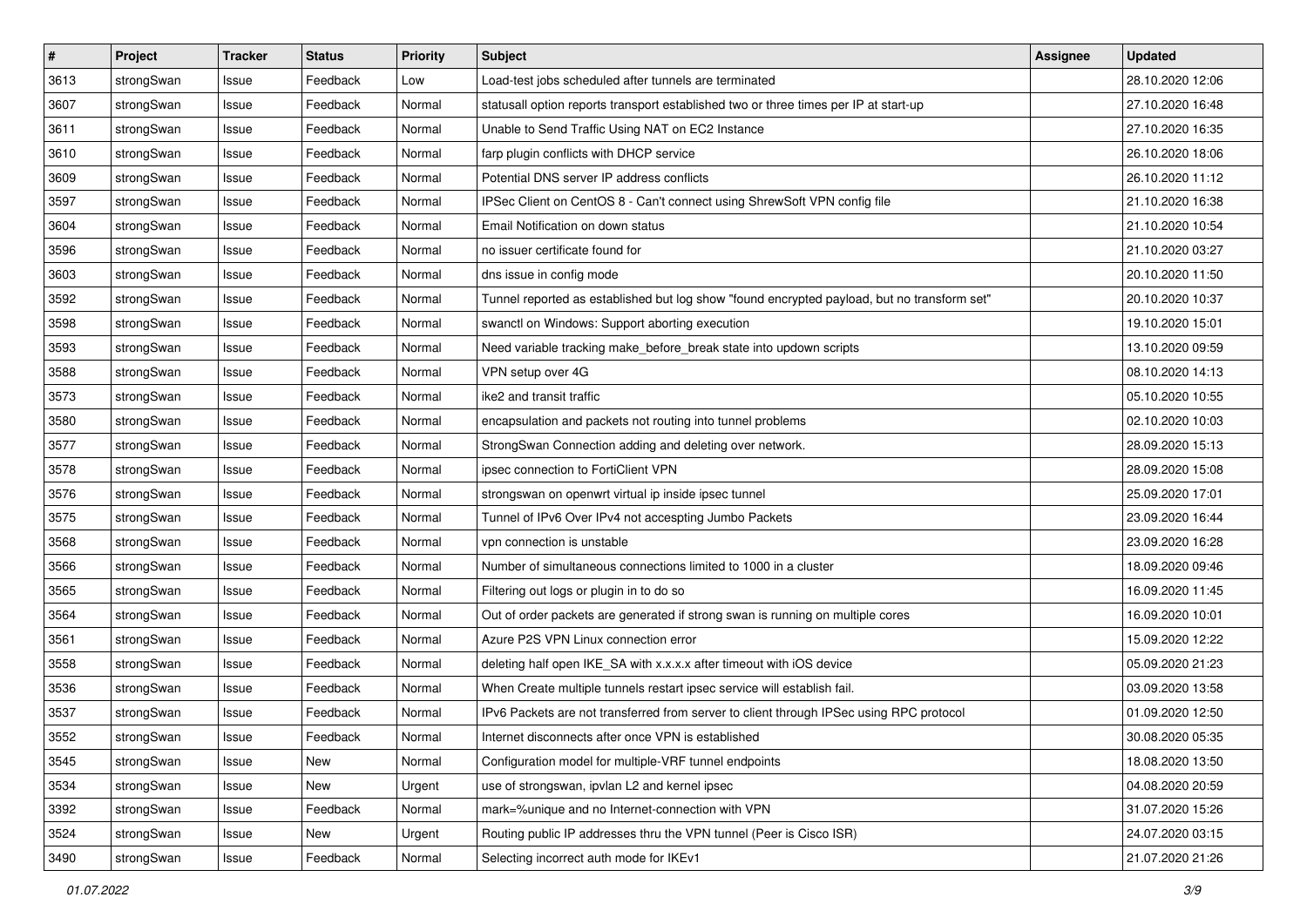| $\vert$ # | Project    | <b>Tracker</b> | <b>Status</b> | <b>Priority</b> | <b>Subject</b>                                                                                              | <b>Assignee</b> | <b>Updated</b>   |
|-----------|------------|----------------|---------------|-----------------|-------------------------------------------------------------------------------------------------------------|-----------------|------------------|
| 3516      | strongSwan | Issue          | Feedback      | Normal          | Close IKE_SA after expiry without rekey/reauth                                                              |                 | 20.07.2020 19:32 |
| 2701      | strongSwan | Issue          | New           | Normal          | Low bandwidth when Iperfing data thorugh IPSEC tunnel                                                       |                 | 07.07.2020 13:38 |
| 3499      | strongSwan | Issue          | Feedback      | Normal          | ISAKMP Signature hash algorithm / EAP-TLS Authentification                                                  |                 | 30.06.2020 10:40 |
| 3500      | strongSwan | Issue          | Feedback      | Normal          | swanctl --list-cert not listing all certs                                                                   |                 | 29.06.2020 15:25 |
| 3442      | strongSwan | Issue          | Feedback      | Normal          | Apply policy based on network interface in transport mode                                                   |                 | 13.05.2020 10:53 |
| 2160      | strongSwan | Issue          | Feedback      | Normal          | support for opportunistic encryption                                                                        |                 | 06.05.2020 10:32 |
| 3400      | strongSwan | Issue          | Feedback      | Normal          | Windows 10 IKEv2 rekeying fails                                                                             |                 | 16.04.2020 17:08 |
| 3403      | strongSwan | Issue          | Feedback      | Normal          | IKEv2 natd false detection                                                                                  |                 | 09.04.2020 14:19 |
| 3389      | strongSwan | Issue          | Feedback      | Normal          | Child SAs not getting created after rekeying                                                                |                 | 30.03.2020 15:45 |
| 817       | strongSwan | Issue          | Feedback      | Normal          | <b>IKEv2 IPv6 Router Advertisement</b>                                                                      |                 | 27.03.2020 17:14 |
| 3377      | strongSwan | Issue          | Feedback      | Normal          | Interface ID not configured during HA synchronization                                                       |                 | 18.03.2020 10:15 |
| 3366      | strongSwan | Issue          | Feedback      | Normal          | Uninstall "any" trap policy if start_action=trap with virtual IPs is used                                   |                 | 13.03.2020 14:57 |
| 3342      | strongSwan | Issue          | Feedback      | Normal          | Certain fields in Storngswan on Firestick4K are not editable                                                |                 | 20.02.2020 09:36 |
| 3326      | strongSwan | Issue          | <b>New</b>    | Normal          | update custom routing table (table 220 by default) with new routes if new networks and routes<br>appear     |                 | 10.02.2020 12:01 |
| 3307      | strongSwan | Issue          | Feedback      | Normal          | Probable non compliance with RFC 7296 wrt traffic selector narrowing?                                       |                 | 14.01.2020 16:19 |
| 3304      | strongSwan | Issue          | Feedback      | Normal          | Found unsupported critical X.509 extension: X509v3 Name Constraints                                         |                 | 13.01.2020 14:50 |
| 3298      | strongSwan | Issue          | New           | Normal          | strategies to improve strongswan performance per single SA                                                  |                 | 23.12.2019 14:05 |
| 3282      | strongSwan | Issue          | Feedback      | Normal          | Android VPN client keeps retrying in airplane mode                                                          |                 | 29.11.2019 16:06 |
| 3268      | strongSwan | Issue          | Feedback      | Normal          | Traffic disruption -- policy-based VPN to AWS VPN service                                                   |                 | 15.11.2019 16:53 |
| 3254      | strongSwan | Issue          | Feedback      | Normal          | Log level in android level                                                                                  |                 | 08.11.2019 08:36 |
| 3159      | strongSwan | Issue          | <b>New</b>    | High            | backup ipsec tunnels                                                                                        |                 | 26.08.2019 14:28 |
| 3151      | strongSwan | Issue          | Feedback      | Normal          | Forecast stops forwarding multicast                                                                         |                 | 26.08.2019 14:06 |
| 3154      | strongSwan | Issue          | Feedback      | Normal          | signature validation failed only with sha2                                                                  |                 | 20.08.2019 11:51 |
| 3122      | strongSwan | Issue          | Feedback      | Normal          | Strongswan software iterupts                                                                                |                 | 18.07.2019 02:27 |
| 3097      | strongSwan | Issue          | Feedback      | Normal          | charon restart behaviour                                                                                    |                 | 24.06.2019 16:09 |
| 3072      | strongSwan | Issue          | Feedback      | Normal          | Windows 10: setting WFP SA SPI fails with error 0x80320014                                                  |                 | 29.05.2019 14:34 |
| 2750      | strongSwan | Issue          | Feedback      | Normal          | setting WFP SA SPI failed: 0x80320035                                                                       |                 | 27.05.2019 11:59 |
| 3041      | strongSwan | Issue          | Feedback      | Low             | fail2ban or equivalent                                                                                      |                 | 06.05.2019 09:07 |
| 2966      | strongSwan | Issue          | Feedback      | Normal          | Problems with large amount of subnets in leftsubnet configuration                                           |                 | 02.04.2019 10:35 |
| 2964      | strongSwan | Issue          | Feedback      | Normal          | Route to IKE Gateway Fails to Update Under Particular Configuration                                         |                 | 13.03.2019 10:38 |
| 2958      | strongSwan | Issue          | Feedback      | Normal          | Trap policies with unspecified remote IP covering multiple specific ports constantly produce new<br>IKE_SAs |                 | 11.03.2019 15:03 |
| 2870      | strongSwan | Issue          | Feedback      | Normal          | DNS resolution outside of tunnel if DNS server is in remote TS                                              |                 | 22.01.2019 11:06 |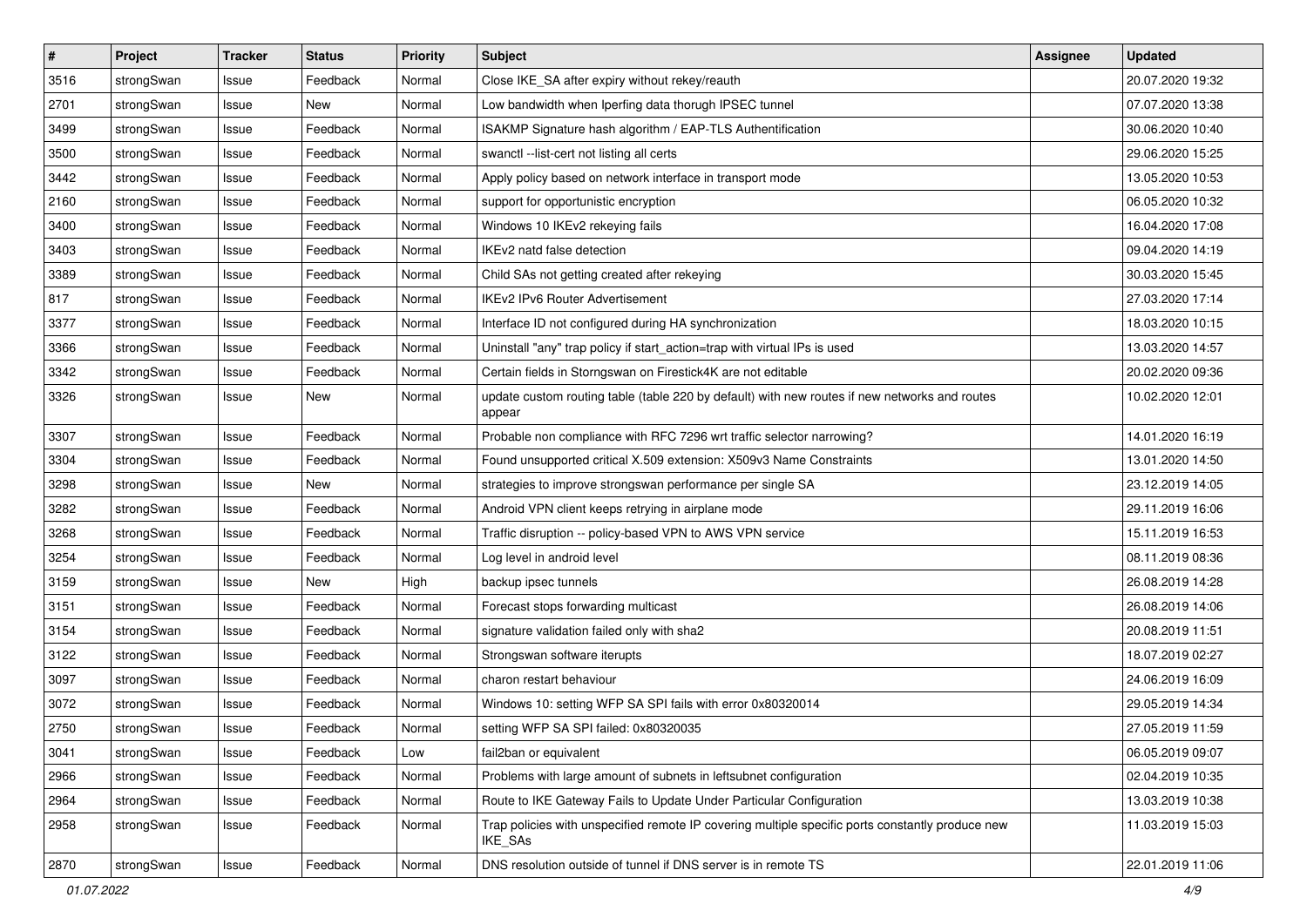| $\pmb{\#}$ | Project    | <b>Tracker</b> | <b>Status</b> | <b>Priority</b> | <b>Subject</b>                                                                                                                                          | <b>Assignee</b> | <b>Updated</b>   |
|------------|------------|----------------|---------------|-----------------|---------------------------------------------------------------------------------------------------------------------------------------------------------|-----------------|------------------|
| 2400       | strongSwan | Issue          | Feedback      | Normal          | Is DPD supposed to detect dead tunnel, or dead IKE instance                                                                                             |                 | 11.01.2019 22:53 |
| 2835       | strongSwan | Issue          | Feedback      | Normal          | Rekeyed SA can't be deleted in standby node                                                                                                             |                 | 19.12.2018 02:52 |
| 2816       | strongSwan | Issue          | Feedback      | Normal          | order of DNS entries is reversed in /etc/resolv.conf                                                                                                    |                 | 06.11.2018 10:41 |
| 2726       | strongSwan | Issue          | Feedback      | Normal          | Strongswan selects wrong source IP                                                                                                                      |                 | 23.08.2018 13:38 |
| 2621       | strongSwan | Issue          | Feedback      | Normal          | Android: VPN connection stops working, strongSwan shows Connected                                                                                       |                 | 06.07.2018 13:06 |
| 2698       | strongSwan | Issue          | Feedback      | Low             | DSCP and kernel-libipsec                                                                                                                                |                 | 04.07.2018 15:01 |
| 2691       | strongSwan | Issue          | New           | Normal          | Strongswan and KSOFTIRQ cpu utilization                                                                                                                 |                 | 26.06.2018 14:34 |
| 2682       | strongSwan | Issue          | New           | Normal          | IMV/IMC (re)Attestation                                                                                                                                 |                 | 07.06.2018 21:25 |
| 2678       | strongSwan | Issue          | Feedback      | Normal          | Phase 1 issue                                                                                                                                           |                 | 07.06.2018 20:06 |
| 2671       | strongSwan | Issue          | New           | Normal          | Passing user-supplied cerificate file names to charon-nm is problematic                                                                                 |                 | 23.05.2018 21:27 |
| 352        | strongSwan | Issue          | Feedback      | Normal          | unable to allocate SPIs from kernel when running 32 bit binaries on 64 bit Linux                                                                        |                 | 17.04.2018 14:59 |
| 2618       | strongSwan | Issue          | Feedback      | Normal          | Query regarding assignment of Tunnel IP                                                                                                                 |                 | 09.04.2018 10:57 |
| 2580       | strongSwan | Issue          | Feedback      | Normal          | [CFG] handling xx attribute failed in Android or Ubuntu, but works in macOS                                                                             |                 | 09.03.2018 17:49 |
| 2560       | strongSwan | Issue          | Feedback      | Normal          | Duplicate CA cert requests sent                                                                                                                         |                 | 28.02.2018 10:54 |
| 2446       | strongSwan | Issue          | Feedback      | Normal          | Traffic loss during IKE reauth despite make-before-break enabled                                                                                        |                 | 27.11.2017 17:12 |
| 2464       | strongSwan | Issue          | New           | Normal          | How to Loadbalance strongswan IPsec via NGINX?                                                                                                          |                 | 12.11.2017 19:16 |
| 2459       | strongSwan | Issue          | New           | High            | updown script deleted firewall rules at down-client in make-before-break responder side                                                                 |                 | 05.11.2017 19:13 |
| 2077       | strongSwan | Issue          | Feedback      | Normal          | Grace period before reassigning offline IP lease                                                                                                        |                 | 06.10.2017 10:44 |
| 2432       | strongSwan | Issue          | New           | Normal          | PLUTO_ME can be different for up-client and down-client                                                                                                 |                 | 21.09.2017 11:57 |
| 2411       | strongSwan | Issue          | Feedback      | Normal          | VPN server name resolution is done via overlay DNS server upon IKE disconnect                                                                           |                 | 22.08.2017 10:42 |
| 2394       | strongSwan | Issue          | Feedback      | Normal          | IP is not assigned after re-authentication                                                                                                              |                 | 04.08.2017 19:03 |
| 2319       | strongSwan | Issue          | Feedback      | Normal          | gives up trying to bring up connection after DNS SERVFAIL                                                                                               |                 | 08.05.2017 15:41 |
| 2260       | strongSwan | Issue          | New           | Normal          | Number of CHILD_SA for a single connection grows over time                                                                                              |                 | 28.02.2017 13:46 |
| 2203       | strongSwan | Issue          | Feedback      | Normal          | Protecting symetric traffic using high availability in gateway to gateway setup (both active)                                                           |                 | 15.02.2017 14:20 |
| 2184       | strongSwan | Issue          | Feedback      | Normal          | configuration with multiple RSA keys                                                                                                                    |                 | 14.12.2016 13:09 |
| 2178       | strongSwan | Issue          | New           | Normal          | ha and updown                                                                                                                                           |                 | 01.12.2016 13:53 |
| 2112       | strongSwan | Issue          | New           | Normal          | Broadcast packets are not relayed from Lan to Vpn clilent                                                                                               |                 | 14.09.2016 14:18 |
| 2110       | strongSwan | Issue          | Feedback      | Normal          | Remote Identity (IDr) in IKE AUTH Response is sent as hex-encoded binary value instead of text<br>when setting leftid to type KEY_ID (leftid=@#xxxxxxx) |                 | 13.09.2016 21:42 |
| 1456       | strongSwan | Issue          | Feedback      | Normal          | Missing Tunnel-Client-Endpoint & Tunnel-Server-Endpoint AVP in RADIUS Accounting Start/Stop<br>messages                                                 |                 | 11.05.2016 11:54 |
| 1422       | strongSwan | Issue          | Feedback      | Normal          | IKEv1: IKE_SA reauth vs. CHILD_SA rekey race prevents IKE_SA reauthentication in time                                                                   |                 | 20.04.2016 15:06 |
| 1383       | strongSwan | Issue          | Feedback      | Normal          | How to limit the amount of the installed Child SAs                                                                                                      |                 | 08.04.2016 11:20 |
| 1338       | strongSwan | Issue          | Feedback      | Normal          | problem with changing esp algorithm in strongswan                                                                                                       |                 | 10.03.2016 18:23 |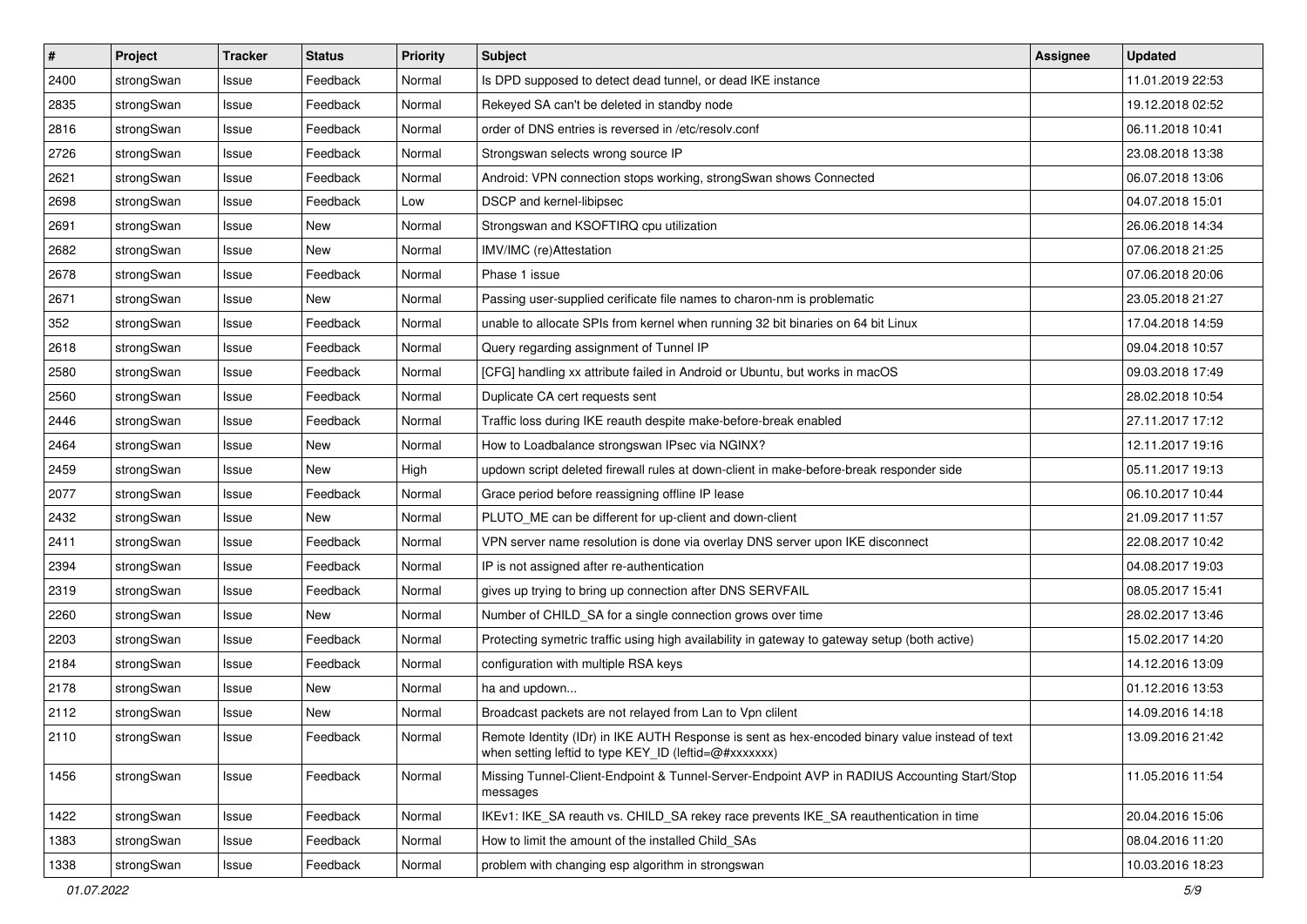| $\vert$ # | Project    | <b>Tracker</b> | <b>Status</b> | Priority | <b>Subject</b>                                                                          | <b>Assignee</b>                 | <b>Updated</b>   |
|-----------|------------|----------------|---------------|----------|-----------------------------------------------------------------------------------------|---------------------------------|------------------|
| 1334      | strongSwan | Issue          | Feedback      | Normal   | Version 5.3.5, duplicated tunnel aftr IKE_SA rekeyed                                    |                                 | 10.03.2016 11:06 |
| 1289      | strongSwan | Issue          | <b>New</b>    | Normal   | HA plugin should sync last sent packet                                                  |                                 | 01.02.2016 13:59 |
| 1276      | strongSwan | Issue          | Feedback      | Normal   | Threading: ext-auth hook blocks any other connection attempt                            |                                 | 27.01.2016 12:28 |
| 1271      | strongSwan | Issue          | New           | Normal   | X.509 UTF-8 support                                                                     |                                 | 17.01.2016 14:39 |
| 1157      | strongSwan | Issue          | Feedback      | Normal   | Message ID overflow RFC 5996 2.2                                                        |                                 | 12.10.2015 13:52 |
| 973       | strongSwan | Issue          | <b>New</b>    | Normal   | IKEv2 dpd + auto=route + tunnel downtime cause additional CHILD_SAs                     |                                 | 29.05.2015 17:40 |
| 357       | strongSwan | Issue          | New           | Normal   | Lifetime in case of IKEv1                                                               |                                 | 18.05.2015 10:40 |
| 926       | strongSwan | Issue          | <b>New</b>    | Normal   | HA: resync errors when a node is joining a cluster                                      |                                 | 10.04.2015 15:05 |
| 923       | strongSwan | Issue          | New           | Normal   | MOBIKE not working on HA cluster                                                        |                                 | 09.04.2015 09:46 |
| 777       | strongSwan | Issue          | New           | Normal   | column length in attributes table of strongswan database is too short                   |                                 | 25.11.2014 20:46 |
| 730       | strongSwan | Issue          | New           | Normal   | NAT-NAT fallback                                                                        |                                 | 09.10.2014 12:40 |
| 725       | strongSwan | Issue          | New           | High     | Mediation connection get stuck if peer is not online                                    |                                 | 03.10.2014 12:02 |
| 702       | strongSwan | Issue          | <b>New</b>    | Normal   | ipsec route mode, Strongswan as responder may result collsion in INIT exchange. and ike |                                 | 12.09.2014 16:34 |
| 697       | strongSwan | Issue          | <b>New</b>    | Normal   | HA: nodes fail to sync data because of UDP packet drops                                 |                                 | 09.09.2014 14:29 |
| 541       | strongSwan | Issue          | <b>New</b>    | Normal   | List of servers in client config (Failover)                                             |                                 | 13.08.2014 15:10 |
| 522       | strongSwan | Issue          | New           | Normal   | Mac OS X native application won't update network interface for DNS lookups              |                                 | 08.07.2014 10:23 |
| 628       | strongSwan | Issue          | New           | Normal   | Windows Phone 8.1 - Certificate Pattern Matching                                        |                                 | 30.06.2014 14:06 |
| 619       | strongSwan | Issue          | <b>New</b>    | Normal   | pki --issue should have an --out option                                                 |                                 | 15.06.2014 00:26 |
| 2189      | strongSwan | Feature        | Assigned      | Normal   | Support RFC 8229: TCP Encapsulation of IKE and IPsec Packets                            | <b>Tobias</b><br><b>Brunner</b> | 05.06.2020 19:48 |
| 2392      | strongSwan | Feature        | Feedback      | Low      | enable eap-ttls in Android client                                                       | <b>Tobias</b><br><b>Brunner</b> | 04.07.2018 19:48 |
| 693       | strongSwan | Feature        | Feedback      | Normal   | Time policy for roadwarrior                                                             | Tobias<br><b>Brunner</b>        | 02.09.2014 11:06 |
| 268       | strongSwan | Feature        | Feedback      | Normal   | support for ssh keypairs in strongswan network-manager plugin                           | Tobias<br><b>Brunner</b>        | 19.02.2014 15:13 |
| 420       | strongSwan | Feature        | Feedback      | Normal   | Add more of the verbs that were supported by pluto to the updown plugin                 | Tobias<br><b>Brunner</b>        | 11.10.2013 07:56 |
| 243       | strongSwan | Feature        | Feedback      | Normal   | Configure routing table in peer                                                         | <b>Tobias</b><br><b>Brunner</b> | 23.05.2013 20:03 |
| 309       | strongSwan | Feature        | Feedback      | Normal   | Problem with Network Aliases for charon.interfaces ignore and charon.interfaces use     | <b>Tobias</b><br><b>Brunner</b> | 21.03.2013 19:32 |
| 173       | strongSwan | Feature        | Assigned      | Normal   | Support for IP address ranges in traffic selectors                                      | <b>Tobias</b><br><b>Brunner</b> | 14.06.2012 11:31 |
| 960       | strongSwan | Feature        | Feedback      | Normal   | Raise ALERT_PROPOSAL_MISMATCH_IKE in IKE V1                                             | Martin Willi                    | 30.08.2017 09:05 |
| 129       | strongSwan | Feature        | Assigned      | Normal   | Relations between ike/child/peer cfg                                                    | Martin Willi                    | 06.02.2012 10:50 |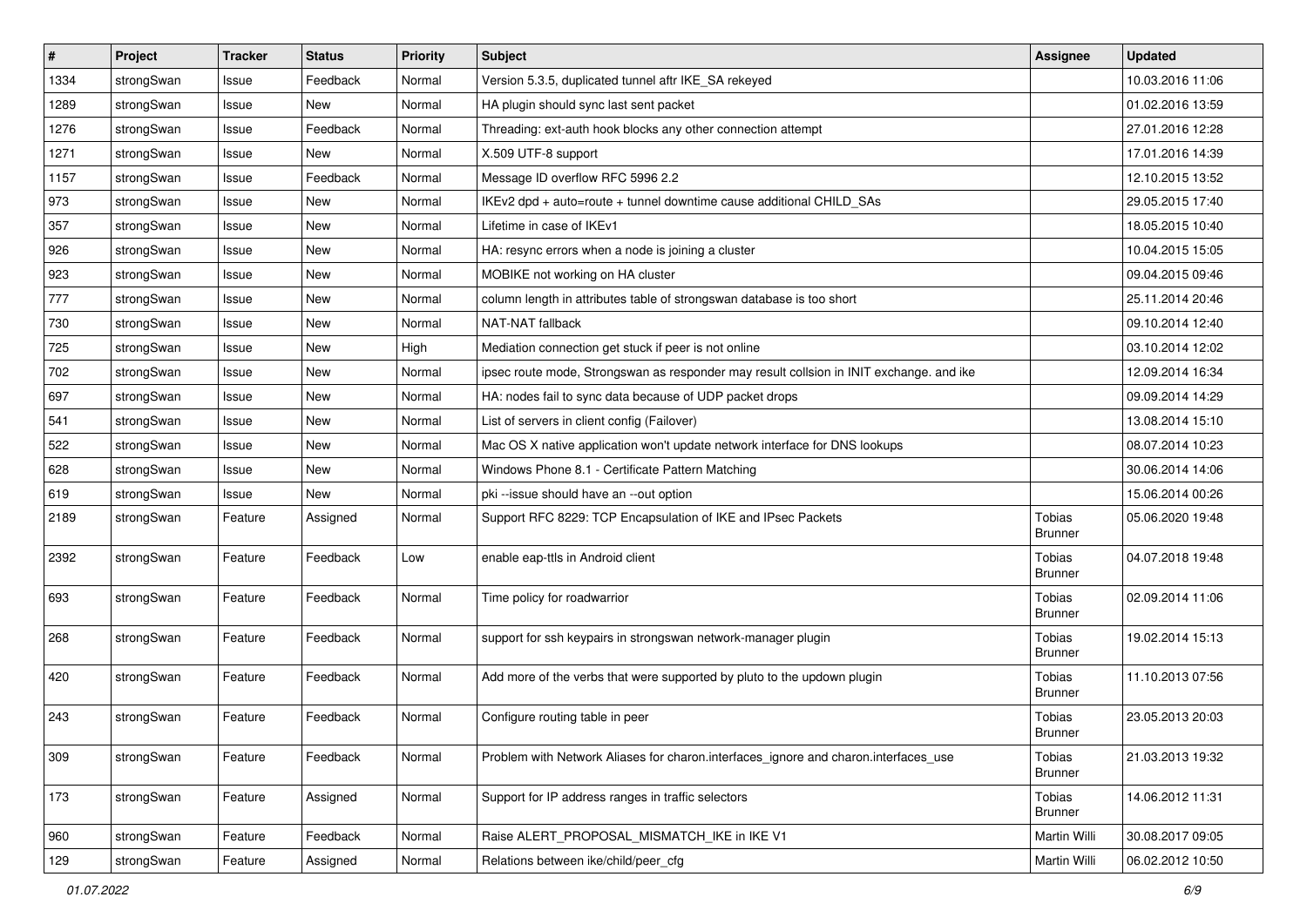| $\pmb{\#}$ | Project    | <b>Tracker</b> | <b>Status</b> | <b>Priority</b> | <b>Subject</b>                                                                                                          | Assignee           | <b>Updated</b>   |
|------------|------------|----------------|---------------|-----------------|-------------------------------------------------------------------------------------------------------------------------|--------------------|------------------|
| 406        | strongSwan | Feature        | Feedback      | Low             | TNC: Speeding up the Attestation process                                                                                | Andreas<br>Steffen | 10.09.2013 14:00 |
| 1265       | strongSwan | Feature        | New           | Normal          | An option to disable NAT-T                                                                                              |                    | 23.06.2021 19:41 |
| 3104       | strongSwan | Feature        | Feedback      | Normal          | EAP-RADIUS: binding address feature for routers with multiple interfaces connected to LAN.                              |                    | 17.06.2021 02:26 |
| 3689       | strongSwan | Feature        | Feedback      | Normal          | Auto-connect on Wi-Fi network.                                                                                          |                    | 03.02.2021 16:32 |
| 3651       | strongSwan | Feature        | New           | Normal          | Support for FC-SP-2                                                                                                     |                    | 07.01.2021 20:04 |
| 3653       | strongSwan | Feature        | Feedback      | Normal          | Is there any possibility to pass any non-standard parameters for tunnels (ike or child sa) for use by<br>custom plugin? |                    | 08.12.2020 11:03 |
| 3457       | strongSwan | Feature        | New           | Low             | user-friendly pkcs11 certificate selection                                                                              |                    | 22.05.2020 12:52 |
| 3456       | strongSwan | Feature        | New           | Low             | move to github/gitlab                                                                                                   |                    | 22.05.2020 12:27 |
| 3441       | strongSwan | Feature        | New           | Normal          | [Android] Lock modification of VPN configurations on work devices                                                       |                    | 11.05.2020 10:00 |
| 3422       | strongSwan | Feature        | Feedback      | Normal          | Allow multiple local id to be specified in a single connection?                                                         |                    | 23.04.2020 13:19 |
| 3398       | strongSwan | Feature        | New           | Normal          | Android client - allow configuring eap id with EAP-TLS                                                                  |                    | 06.04.2020 23:19 |
| 1057       | strongSwan | Feature        | New           | Normal          | conn switching based on eap identity                                                                                    |                    | 24.03.2020 10:14 |
| 3276       | strongSwan | Feature        | Feedback      | Low             | N1_MODE_CAPABILITY                                                                                                      |                    | 21.11.2019 16:49 |
| 3244       | strongSwan | Feature        | New           | Low             | eap-peap on android                                                                                                     |                    | 04.11.2019 10:17 |
| 104        | strongSwan | Feature        | Feedback      | Normal          | Postgresql Db Support                                                                                                   |                    | 04.09.2019 10:05 |
| 3162       | strongSwan | Feature        | Feedback      | Normal          | Strongswan Android support for default DNS suffixes (UNITY_DEF_DOMAIN flag)                                             |                    | 29.08.2019 10:29 |
| 3135       | strongSwan | Feature        | Feedback      | Normal          | Android client - settings for connection re-try                                                                         |                    | 12.08.2019 16:32 |
| 3075       | strongSwan | Feature        | New           | Normal          | <b>IPsec Labelling</b>                                                                                                  |                    | 29.05.2019 17:09 |
| 2972       | strongSwan | Feature        | Feedback      | Normal          | how to add X509v3 Key Usage: Key Encipherment                                                                           |                    | 13.03.2019 13:59 |
| 2854       | strongSwan | Feature        | New           | Low             | Srongswan doesn't sending RADIUS Accounting-On/Off on start up / shutdown                                               |                    | 10.12.2018 10:19 |
| 2823       | strongSwan | Feature        | Feedback      | Low             | Implementing VPN peer failover                                                                                          |                    | 16.11.2018 10:25 |
| 2814       | strongSwan | Feature        | Feedback      | Normal          | Force Keepalive Packets if There is no NAT                                                                              |                    | 29.10.2018 15:47 |
| 2793       | strongSwan | Feature        | Feedback      | Normal          | Remote identity with certificate                                                                                        |                    | 15.10.2018 10:20 |
| 2729       | strongSwan | Feature        | Feedback      | Normal          | Does Swanctl provide the same option as Ipsec with the rightID using a %?                                               |                    | 20.09.2018 17:37 |
| 2727       | strongSwan | Feature        | New           | Low             | single pair of selectors per CHILD_SA                                                                                   |                    | 23.08.2018 12:08 |
| 2707       | strongSwan | Feature        | <b>New</b>    | Normal          | More attributes taken/translated from radius attributes                                                                 |                    | 14.07.2018 15:21 |
| 2668       | strongSwan | Feature        | Feedback      | Normal          | UE shall include the DEVICE_IDENTITY Notify payload                                                                     |                    | 22.05.2018 13:48 |
| 2495       | strongSwan | Feature        | Feedback      | Normal          | LibreSSL Plugin                                                                                                         |                    | 13.12.2017 09:29 |
| 2409       | strongSwan | Feature        | Feedback      | Low             | Android client status details                                                                                           |                    | 18.08.2017 13:23 |
| 2361       | strongSwan | Feature        | New           | Normal          | Import .sswan files from NetworkManager                                                                                 |                    | 12.06.2017 15:25 |
| 2095       | strongSwan | Feature        | Feedback      | Normal          | Support liveness check in Strongswan                                                                                    |                    | 31.05.2017 00:56 |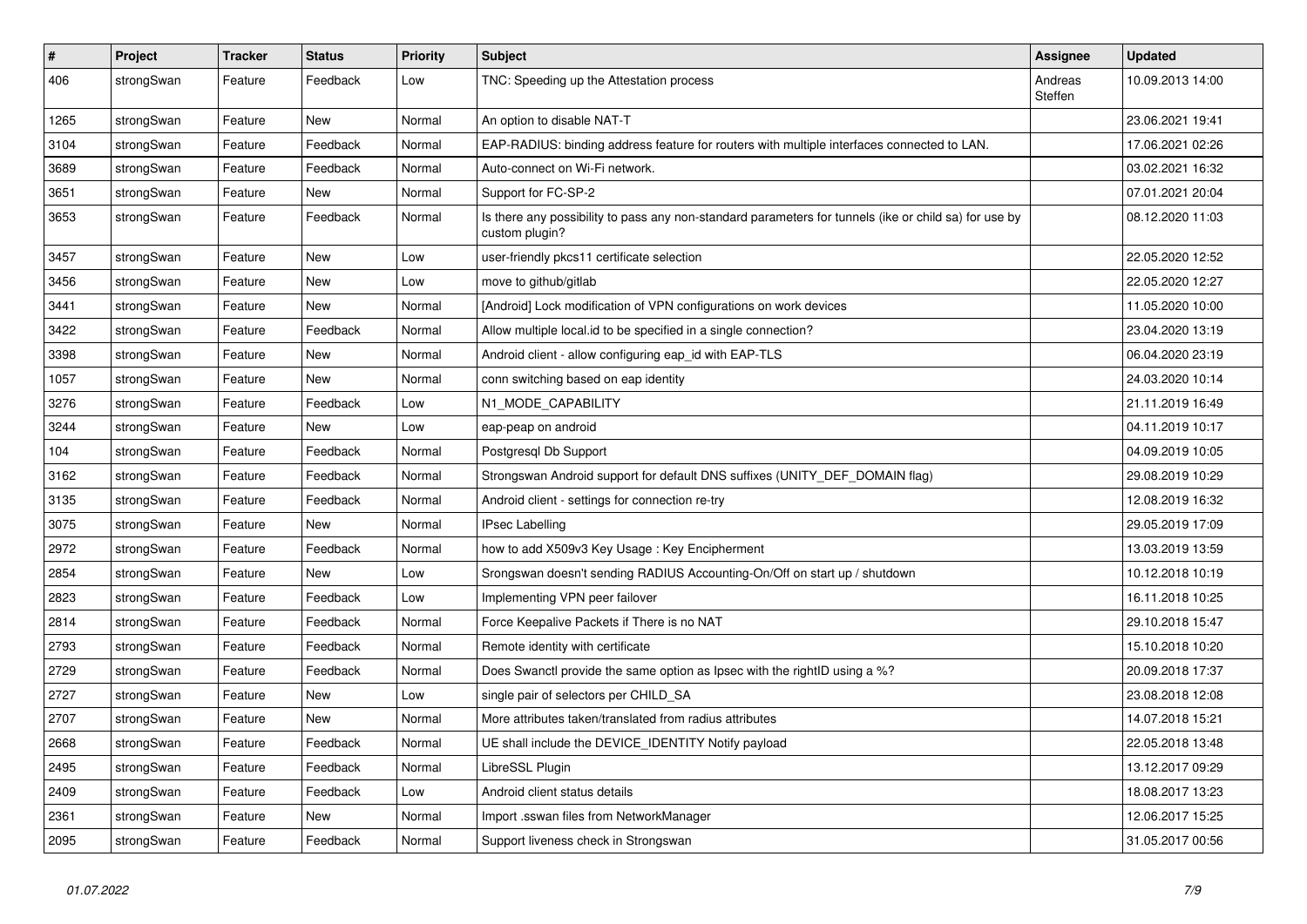| $\vert$ # | Project    | <b>Tracker</b> | <b>Status</b> | <b>Priority</b> | <b>Subject</b>                                                                                           | Assignee | <b>Updated</b>   |
|-----------|------------|----------------|---------------|-----------------|----------------------------------------------------------------------------------------------------------|----------|------------------|
| 1559      | strongSwan | Feature        | Feedback      | Normal          | Expose received XAUTH/EAP username/password prompts via VICI, send secrets via VICI on<br>prompt         |          | 09.05.2017 16:28 |
| 2307      | strongSwan | Feature        | Feedback      | Normal          | Permit installation of trap policy for CHILD_SA configurations with unset local_addrs                    |          | 26.04.2017 15:04 |
| 2202      | strongSwan | Feature        | Feedback      | Normal          | Radius NAS IP to be specified                                                                            |          | 18.01.2017 17:58 |
| 2185      | strongSwan | Feature        | Feedback      | Normal          | INTERNAL_IP4_SUBNET Attribute Support in Android Client                                                  |          | 10.12.2016 01:14 |
| 2165      | strongSwan | Feature        | Feedback      | Normal          | missing LIBRESSL_VERSION_NUMBER support                                                                  |          | 03.11.2016 09:23 |
| 1082      | strongSwan | Feature        | Feedback      | Normal          | Framed-Route to set leftsubnet                                                                           |          | 07.10.2016 10:02 |
| 1506      | strongSwan | Feature        | Feedback      | Normal          | Enhance DoS protection to deny users that failed Authentication                                          |          | 17.06.2016 14:31 |
| 1482      | strongSwan | Feature        | Feedback      | Normal          | Allow changing init_limit_half_open etc. at runtime by reloading strongswan.conf                         |          | 26.05.2016 14:49 |
| 1253      | strongSwan | Feature        | Feedback      | Normal          | Strongswan doesn't support CA bundles                                                                    |          | 19.01.2016 11:23 |
| 930       | strongSwan | Feature        | New           | Normal          | Option to have non-sequential v6 roadwarrior addresses                                                   |          | 12.01.2016 16:36 |
| 1251      | strongSwan | Feature        | <b>New</b>    | Normal          | FreeBSD HA                                                                                               |          | 11.01.2016 22:01 |
| 1008      | strongSwan | Feature        | Feedback      | Normal          | FARP for IPv6                                                                                            |          | 14.12.2015 20:59 |
| 162       | strongSwan | Feature        | Feedback      | Normal          | Submit ClusterIP patches mainline                                                                        |          | 14.12.2015 20:43 |
| 1207      | strongSwan | Feature        | New           | Normal          | Add more than 2 hosts support to HA plugin and make it configurable                                      |          | 08.12.2015 05:05 |
| 1000      | strongSwan | Feature        | Feedback      | Normal          | Raise ALERT TS MISMATCH in IKE V1                                                                        |          | 09.09.2015 12:47 |
| 1081      | strongSwan | Feature        | <b>New</b>    | Normal          | Active/standby VPN Gateway Failover                                                                      |          | 21.08.2015 22:01 |
| 1079      | strongSwan | Feature        | Feedback      | Normal          | Future Plans for firwall configuration equivalent under FreeBSD                                          |          | 21.08.2015 15:58 |
| 927       | strongSwan | Feature        | <b>New</b>    | Normal          | Charon: Implement route events and add an consumer in updown plugin                                      |          | 11.04.2015 12:02 |
| 38        | strongSwan | Feature        | <b>New</b>    | Low             | OCSP in IKE payload, RFC4806                                                                             |          | 19.12.2014 14:20 |
| 87        | strongSwan | Feature        | <b>New</b>    | Normal          | <b>IPsec Multicast Support</b>                                                                           |          | 19.12.2014 14:20 |
| 766       | strongSwan | Feature        | <b>New</b>    | Normal          | Make retransmit settings tunable by connection                                                           |          | 14.11.2014 10:02 |
| 746       | strongSwan | Feature        | New           | Normal          | Different radius server(s) for accounting                                                                |          | 22.10.2014 12:23 |
| 645       | strongSwan | Feature        | <b>New</b>    | Normal          | Support HeapAlloc() and friends in leak-detective                                                        |          | 10.07.2014 15:12 |
| 644       | strongSwan | Feature        | <b>New</b>    | Normal          | Non-monolithic Windows build                                                                             |          | 10.07.2014 15:12 |
| 643       | strongSwan | Feature        | <b>New</b>    | Normal          | CNG/Bcrypt native Windows crypto plugin                                                                  |          | 10.07.2014 15:12 |
| 642       | strongSwan | Feature        | <b>New</b>    | Normal          | Windows Named Pipe stream and service                                                                    |          | 10.07.2014 15:11 |
| 641       | strongSwan | Feature        | New           | Normal          | kernel-iph virtual IP support and IKE routing lookups ignoring IPsec routes                              |          | 10.07.2014 15:11 |
| 640       | strongSwan | Feature        | <b>New</b>    | Normal          | Provide an init_once() abstraction layer                                                                 |          | 10.07.2014 15:10 |
| 368       | strongSwan | Feature        | <b>New</b>    | Low             | Add support for UNITY_DEF_DOMAIN mode config and pass domain to resolvconf                               |          | 27.07.2013 01:25 |
| 312       | strongSwan | Feature        | New           | Normal          | Feature Request: Option to limit or disable sending of ADDITIONAL_*_ADDRESS list for MOBIKE<br>Responder |          | 13.03.2013 19:19 |
| 215       | strongSwan | Feature        | <b>New</b>    | Normal          | strongswan NetworkManager plugin: make the "normal" ipsec configuration usable                           |          | 12.08.2012 04:47 |